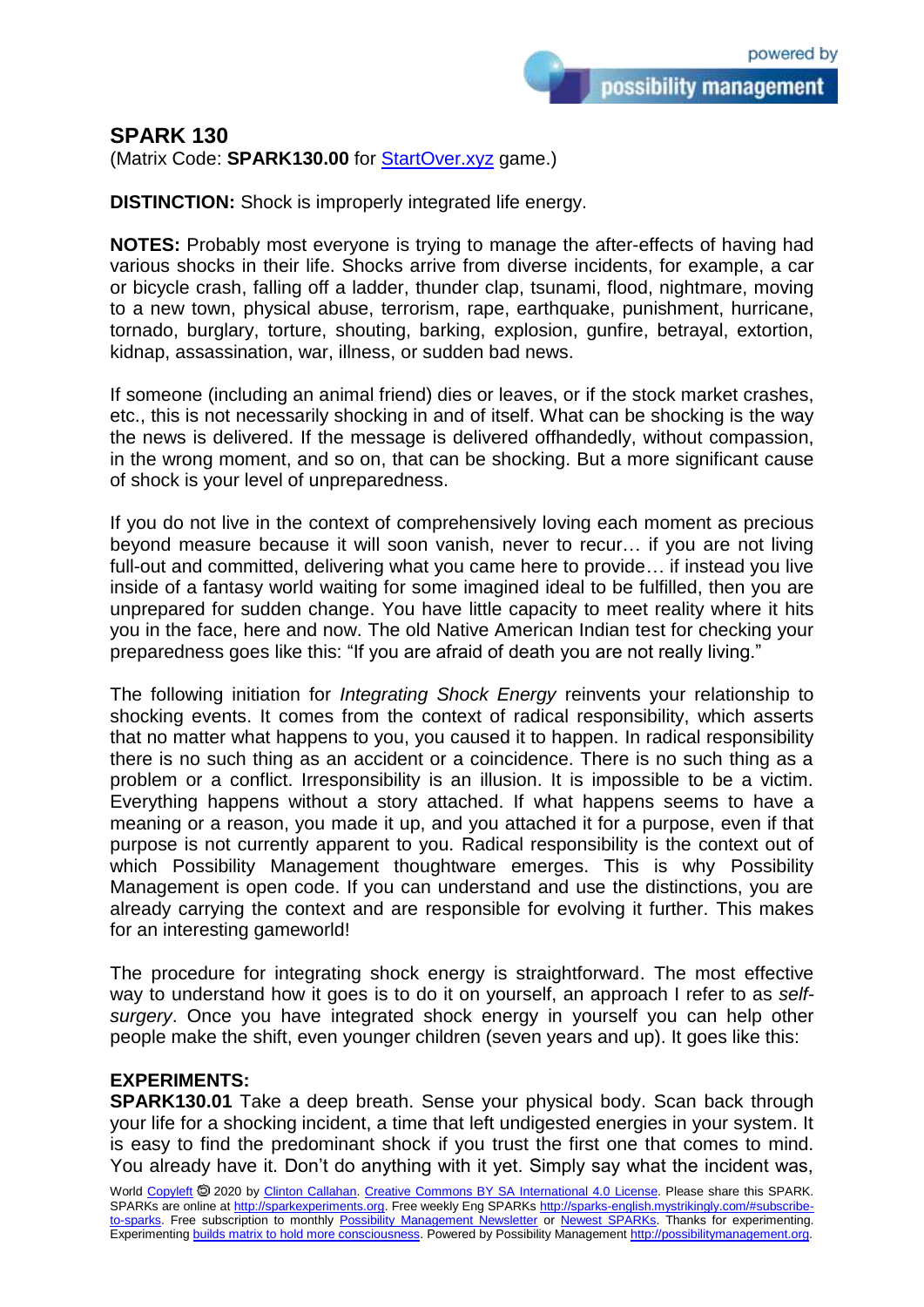what happened. Remember the date, the time of day, the place, the objects and actions involved. Remember what you were doing just when the shock occurred. Remember details about your surroundings. Was it daytime or nighttime? Were you inside or outside? Alone or with others? Moving, standing, sitting or lying down? What was your intention before the shock?

Now prepare yourself for the integration. The way of preparation is new. Click your Clicker (snap your fingers) to open up new energy storage channels throughout your body. They grow easily like hollow tree roots from the top of your head down through your neck and into your body, out your arms to your hands, and down your legs to your feet. These empty channels copy the jagged shape of lightening, or the smoother shape of water pipes. They start as wide as ten centimeters across, then get narrower towards their tips. These new inner structures are your *deep batteries*.

Your deep batteries start off being empty. They need to be charged up. Every now and then you need some powerful events to charge up your deep batteries to use for the projects in your life. Before now you did not know this. You were not initiated. Now you know, and after harvesting the shock energy that is already present in your body you can change your strategy and consciously recharge your deep batteries through Gaia's sunrises, waterfalls, rivers, thunderstorms, crashing ocean waves, sprouting garden seeds, rainbows, musical concerts, cicadas screeching, howling coyotes, barking dogs, wind in the trees, condors soaring with eagles, and so on.

Unconsciously created shock almost always involves other people. If the particular shock event you remember comes from a natural catastrophe such as fire, avalanche, hailstorm or volcano eruption, then talk directly with Gaia. Otherwise talk directly with the person or persons involved in the shocking incident.

I will give a personal example to demonstrate how this conversation goes. Use it as a guideline for establishing the new arrangements you are about to make.

In my case it was early morning together with a small group of people in a white taxi van in central Bali. We were being dropped off near the trailhead for a hike across a river canyon into a forest with a gargantuan mother tree. It was to be an exciting day. I had just stepped out of the van and was standing on the sidewalk stretching my arms, gazing down the pathway, breathing in the fragrant tropical air, when suddenly one of the women, call her Betty, who was sitting on the traffic-side of the car, (she'd just arrived and was a stranger to Balinese traffic habits), opened her door without first looking back to see what was coming. She pushed her door directly into a speeding motorcycle. *Bracksh!* This horrifying crunch of metal hitting plastic and pavement! The young man (call him Ahmed) ricocheted off the door and flew across the road as his motorcycle skidded sideways into the gutter. I didn't see what happened. I only heard. It happened so fast! I was shocked by the reminder of the terrible swiftness of death.

Although the crash occurred in front of a doctor's office so Ahmed could immediately be checked over, and although nobody got badly hurt, and although Betty had insurance coverage, and although we all sat together for an hour talking the whole